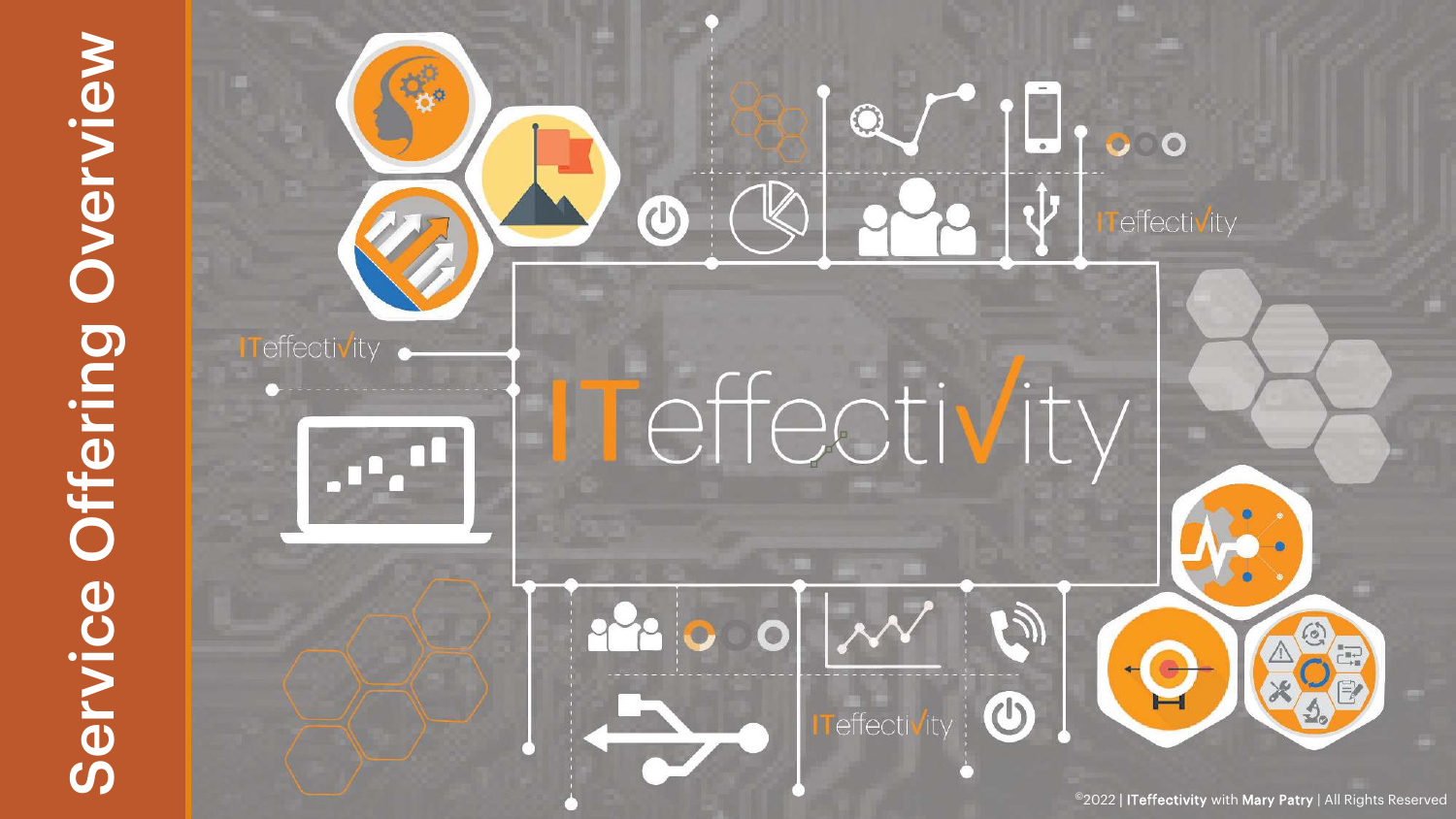# IT effectivity helps IT Leaders in multiple ways

## Helping IT Executives Escalate Performance

People are the most critical component of any business operation. ITeffectivity goes well beyond advising senior IT Executives by offering programs that support them in leading their teams. Programs are customized to resolve specific conflicts and barriers challenging their success as team leaders.

| <b>IT Executive</b><br><b>Advisory and</b><br>Coaching | At ITeffectivity, we support CIOs and their leadership team in bridging the gap between technology and business to enhance<br>their strategic leadership, drive innovation and alleviate pressure from key stakeholders. We do this through a coaching<br>process to improve leadership skills in emotional intelligence, executive presence and strategic problem-solving. As a result,<br>CIOs and their leadership team have more confidence in themselves and function stronger as a team.                                                                                                                                           |
|--------------------------------------------------------|------------------------------------------------------------------------------------------------------------------------------------------------------------------------------------------------------------------------------------------------------------------------------------------------------------------------------------------------------------------------------------------------------------------------------------------------------------------------------------------------------------------------------------------------------------------------------------------------------------------------------------------|
| <b>Technical</b><br>People<br><b>Leaders</b>           | Nothing is more exciting for individual contributors than receiving their first leadership position. Excellent technical<br>expertise is what propels them into the people leader role, but it can also be their downfall. The promise of our collaborative<br>team leader development programs is in transforming the lone wolf technologist into the leader of the pack. The program<br>can be structured in support of technical team leaders working on collective goals or groups of leaders with common<br>experience and challenges.                                                                                              |
| <b>IT Women</b><br><b>Mastermind</b><br><b>Groups</b>  | When women support other women, amazing things happen. Together, women can do more, go further and change the<br>world! IT effectivity offers unique, six-month virtual Mastermind groups focused on empowering self-identified female<br>Aspiring, Middle-management and Executive IT Leaders. In these small, personalized sessions, peers from different<br>companies serve as valuable advocates, advisors, and mentors to each other, facilitated by top CIOs turned Executive<br>Coaches As a result, members make positive changes to their working style while expanding their network and establishing<br>lifelong friendships! |
| <b>Data Driven</b><br>Performance<br>Diagnostics       | Establishing a baseline is imperative for starting every improvement program to measure your efforts' progress along the way.<br>By utilizing an agreed-upon set of survey-based diagnostics or workshop-based assessments, establish critical baselines for<br>your programs that range from IT core capabilities to People / Talent. We apply tools tailored to enhance your practice in<br>partnership with the Info~Tech Group and Bates Communication Executive Presence diagnostics.                                                                                                                                               |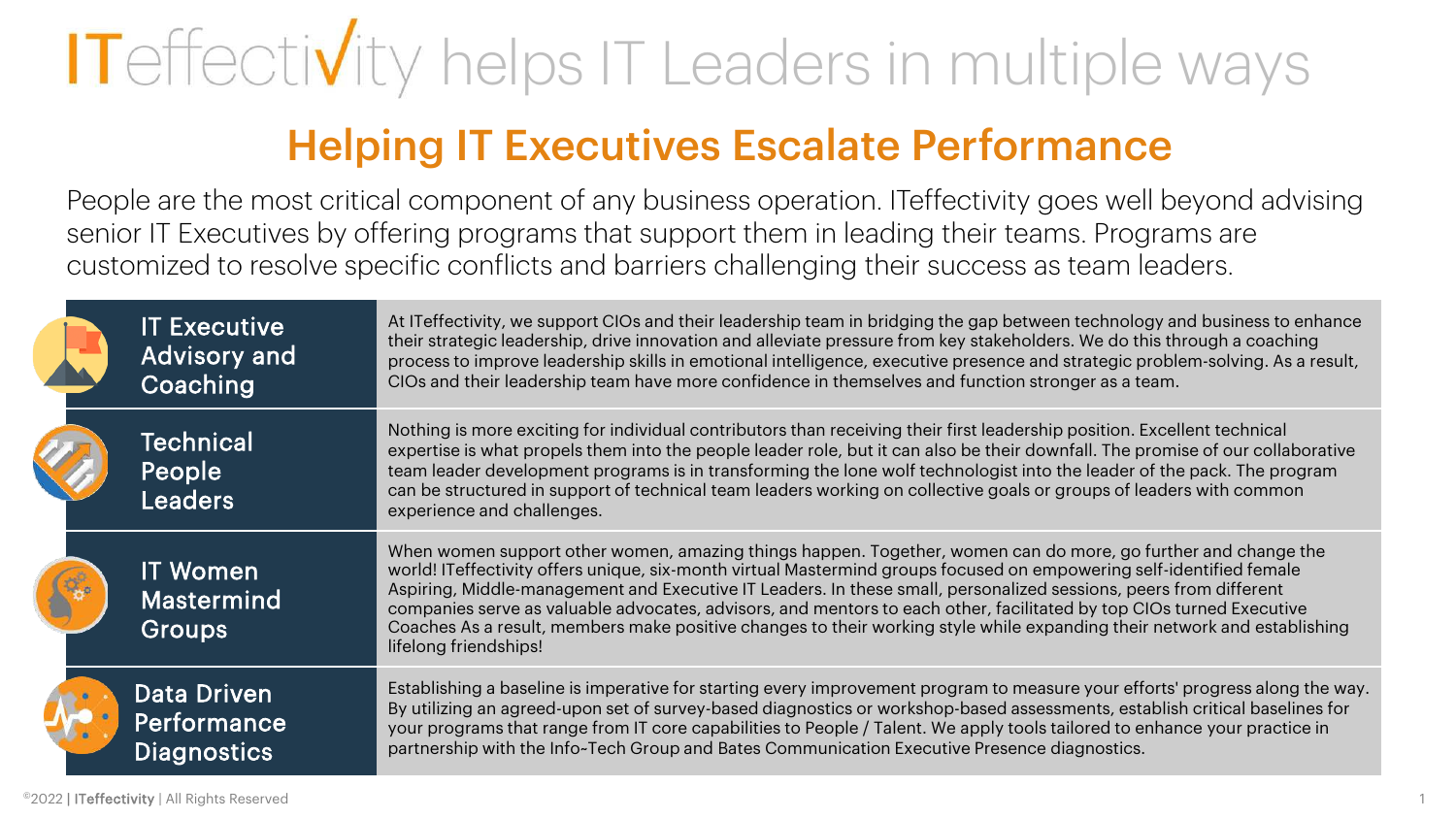# About Us





# Mary J Patry, PCC

IT Executive Coach and Advisor (480) 393-0722 mary.patry@iteffectivity.com

**[ITeffectivity LLC](https://www.iteffectivity.com/)** was founded in 2013 by Mary Patry with the mission of bringing order to the ever-changing world of IT. Her qualifications are based on 45 plus years of IT Leadership experience combined with 8 years of consulting and Executive Coaching training. Over the last five years, she has advised and coached over 300 leaders as well as conducted over 20 major team consulting assignments on behalf of Fortune 100 firms to very small non-profits.

### **Services**

- IT Executive Advisory
- Team and Group Coaching
- Strategy and Governance
- IT Organization Assessment & Design
- Change Management
- IT Women Acceleration
- New CIO Onboarding

### Representative Clients

### Representative Assignments

- C-Level IT, SVP Financial Services (focus on executive leadership, strategic change)
- C-Level IT, SVP Biopharmaceutical (focus on onboarding, baseline assessment, org change)
- Global Executive IT Director, Medical Devices (assuming expanded global role)
- IT European Director, Animal Sciences (improving global relationships)
- Head of IT, Non-Profit US Sports Association (new leadership role, org design, strategy)
- VP IT, Military Organization (onboarding into new IT Role)
- VP IT, Healthcare Provider (work/life balance, executive presence, stress management)
- Director IT Architecture, Global Manufacturing (priority management, strategic presence)

ABM Industries, Aquent, BCBS CA, CareFirst, Celestica, Dow Chemical, Eli Lilly , Emergent BioSolutions, FedEx, Genworth, Howard Hughes Medical Institute, IDEXX Laboratories, Kaiser Permanente, Karl Storz Endoscopy, Liberty Mutual, LPGA, Owens Corning, The Pantry/Circle K, Univ. of Arizona, Western Union , Zimmer, Inc

Mary has an incredible ability to help others manage through change, bringing a vision and purpose to those around her. Mary provided me with insights and inspiration when I decided رertire and then again when I joined a n to retire and then again when I joined a new employer as a CIO"

"*Mary possesses great listening capabilities and is a trusted advisor, committed to providing unbiased guidance in a safe/confidential environment. She focuses on eliciting information*  rather than telling you what to do. She personally helped me make improvements in terms of enhancing my visibility within the organization and improving my perceptions among *leadership which, has led to an increase this year in the scope of my responsibilities."* exercise that the scope of my responsibilities."